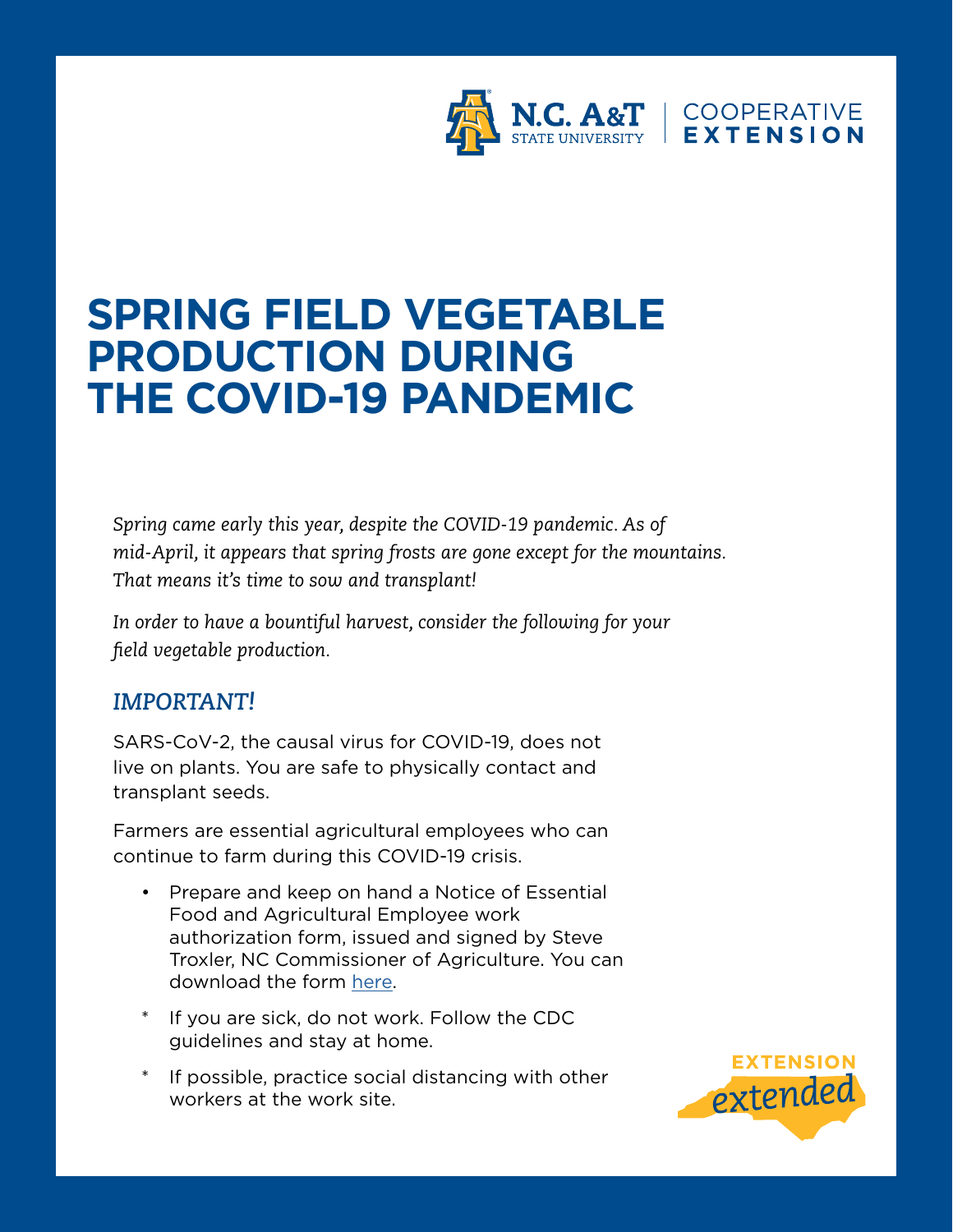## *Seeds and transplants*

- Order typical non-transplant vegetable seeds, such as beans, radish and sweet corn, right away if you have not already done so. Consider planting some fastgrowing vegetables (radish, bok choi, etc.) and selling them as salad greens.
- Check with your contract nursery for earlier transplant delivery.
- If raising your own transplants, make sure to harden them off for five to seven days before transplanting.
- Most garden centers and some farmers markets are still open if extra transplants are needed. See the [North Carolina Farm Fresh website](https://www.ncfarmfresh.com/farmmarkets.asp) for a farmers market directory.

## *Field preparation*

- Till and disc field.
- Apply pre-plant fertilizer based on soil testing. If you did not do a soil test, apply 60% fertility requirement of a vegetable species as pre-plant fertilizer.
- Make raised beds. Use bare soil beds for direct seed vegetables and plastic much beds for transplanting crops.
- If you share equipment, make sure to clean and sanitize it before using.

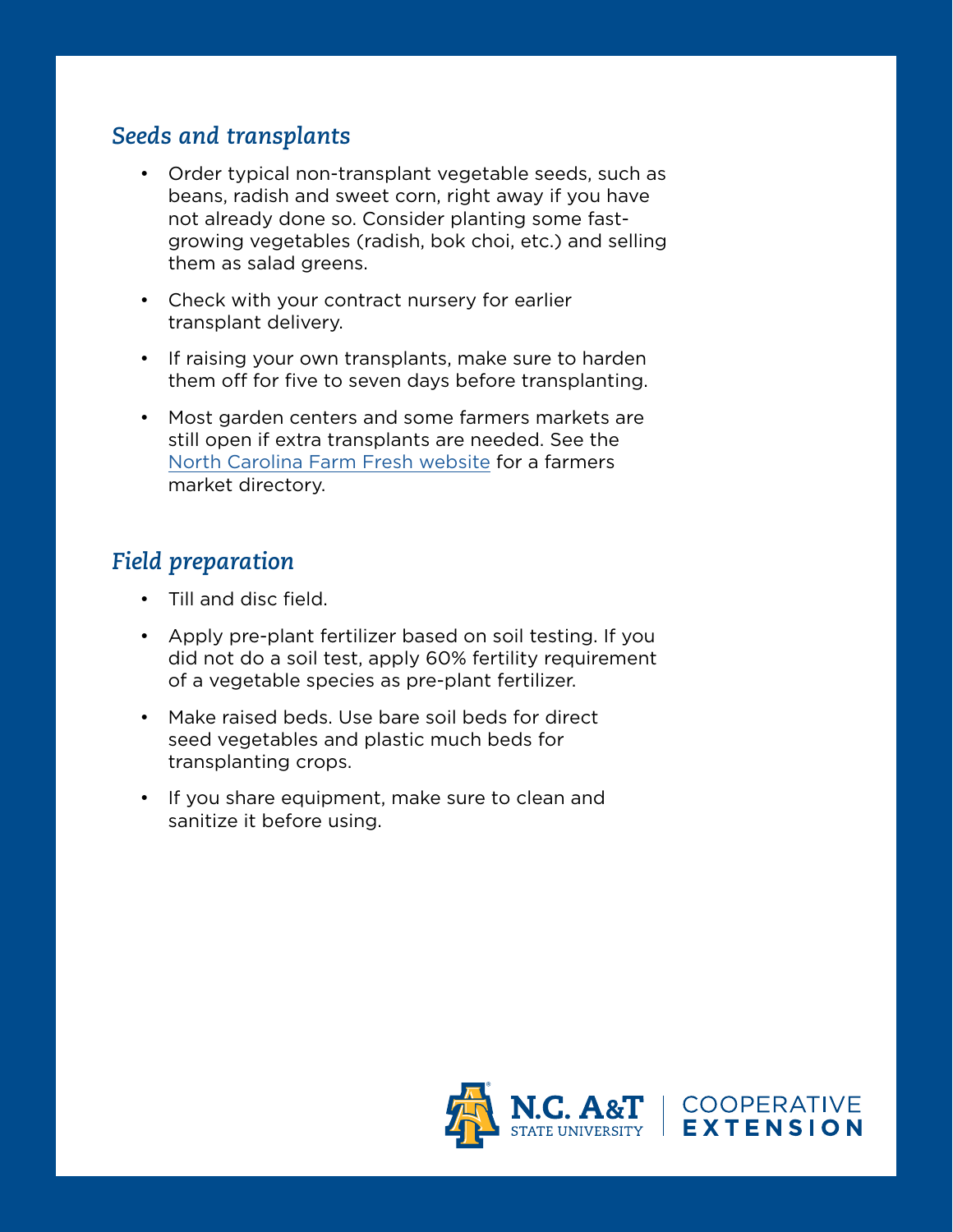#### *Time to sow or transplant*

• Identify the average date of the last spring freeze in your region (see map below).



- In general, you can plant cool season vegetables one or two weeks before the average date of the last spring freeze. Plant warm season vegetables two to three weeks after the average date of the last spring freeze.
- To more accurately determine your planting time, check [www.weather.com](http://www.weather.com) for the most recent local forecast. Enter your zip code and click on "10 Day."
	- o April is too late to plant cold hardy vegetables, such as spinach.
	- o Minimum air and soil temperatures of 40 degrees Fahrenheit are needed for cool season vegetables, such as broccoli, cabbage, greens, lettuce and potatoes. They grow best between 60 and 75 degrees.
	- o Minimum air and soil temperatures of 50 degrees are needed for warm season vegetables, such as beans, tomatoes, peppers, okra and cucumbers. They grow best between 72 and 86 degrees.
	- o Apply row covers to protect cool-season vegetables when night temperatures fall below 40 degrees, and to protect warm season vegetables when temperatures are below 50 degrees.

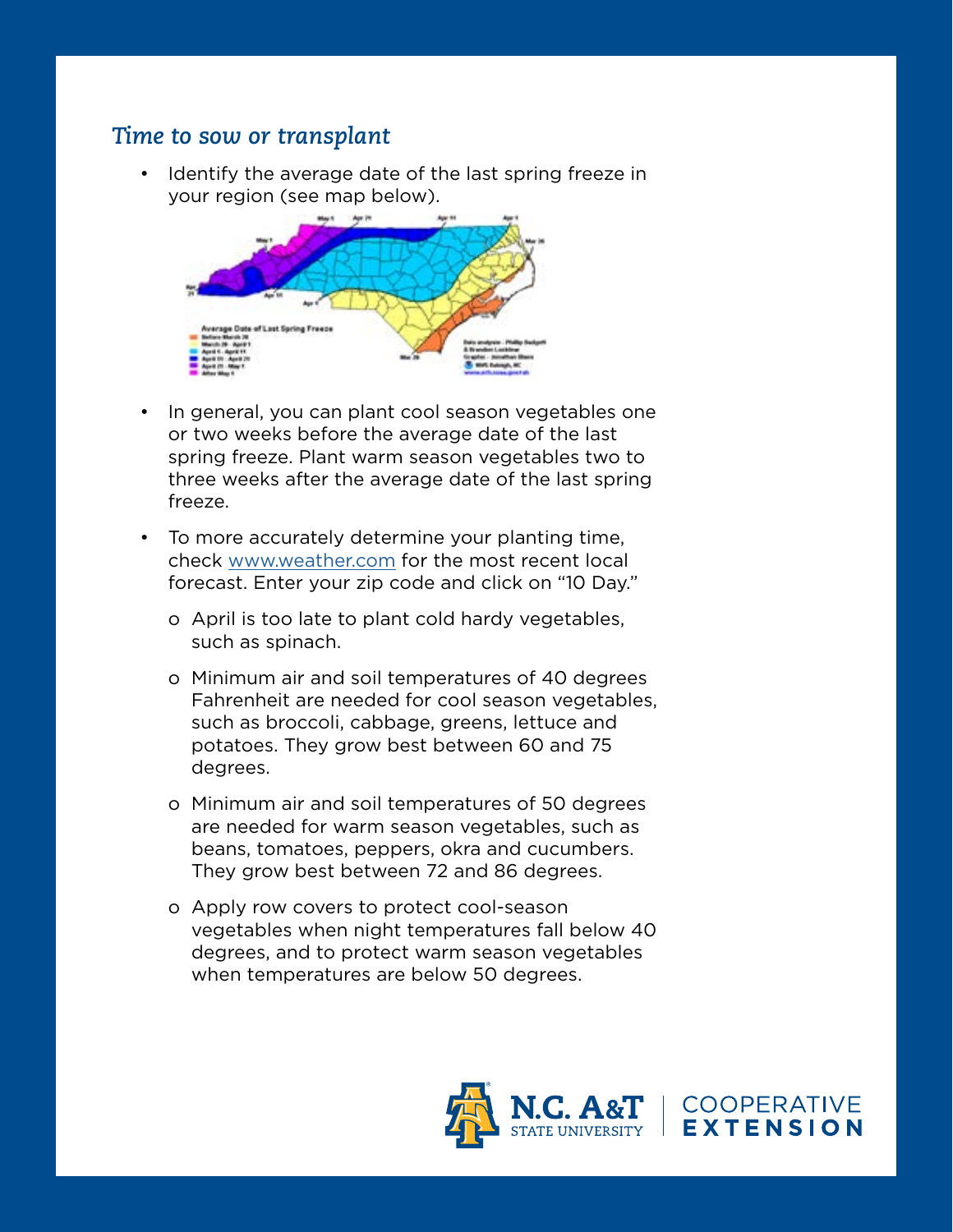## *Workforce issues and COVID-19*

- If you use H-2A workers, please keep updated at <https://www.farmers.gov/manage/h2a>. There might be delays in getting workers for your farm.
- The U.S. Department of Labor has resources to help workers and employers deal with the COVID-19 pandemic. Visit <https://www.dol.gov/coronavirus>for information.

### *Plant management*

- Irrigate and fertigate based on the needs of your crops.
- Trellis fruiting vegetables (e.g., tomatoes, peppers and eggplant) in a timely manner. Prune off lateral buds (suckers) and old leaves below the first fruit cluster.
- Use integrated pest management tactics for pest control.
- Harvest early based on your customers' needs.

## *Marketing*

- The NC Department of Agriculture and Consumer Services (NCDA&CS) has a [marketing site](http://ncagr.gov/markets/facilities/index.htm) providing market options during the pandemic.
- Find out if your local farmers markets are open, and their requirements for sanitization, by visiting the [North Carolina Farm Fresh website](https://www.ncfarmfresh.com/farmmarkets.asp). Also make sure to read the [COVID-19 FAQ for Farmers Markets.](https://foodsafety.ces.ncsu.edu/wp-content/uploads/2020/03/Farmers-Market_COVID-19_031320.pdf)
- Work with your subscribers on delivery options and sanitize produce boxes using [EPA- approved](https://www.epa.gov/pesticide-registration/list-n-disinfectants-use-against-sars-cov-2)  [disinfectants for SARS-CoV-2](https://www.epa.gov/pesticide-registration/list-n-disinfectants-use-against-sars-cov-2).